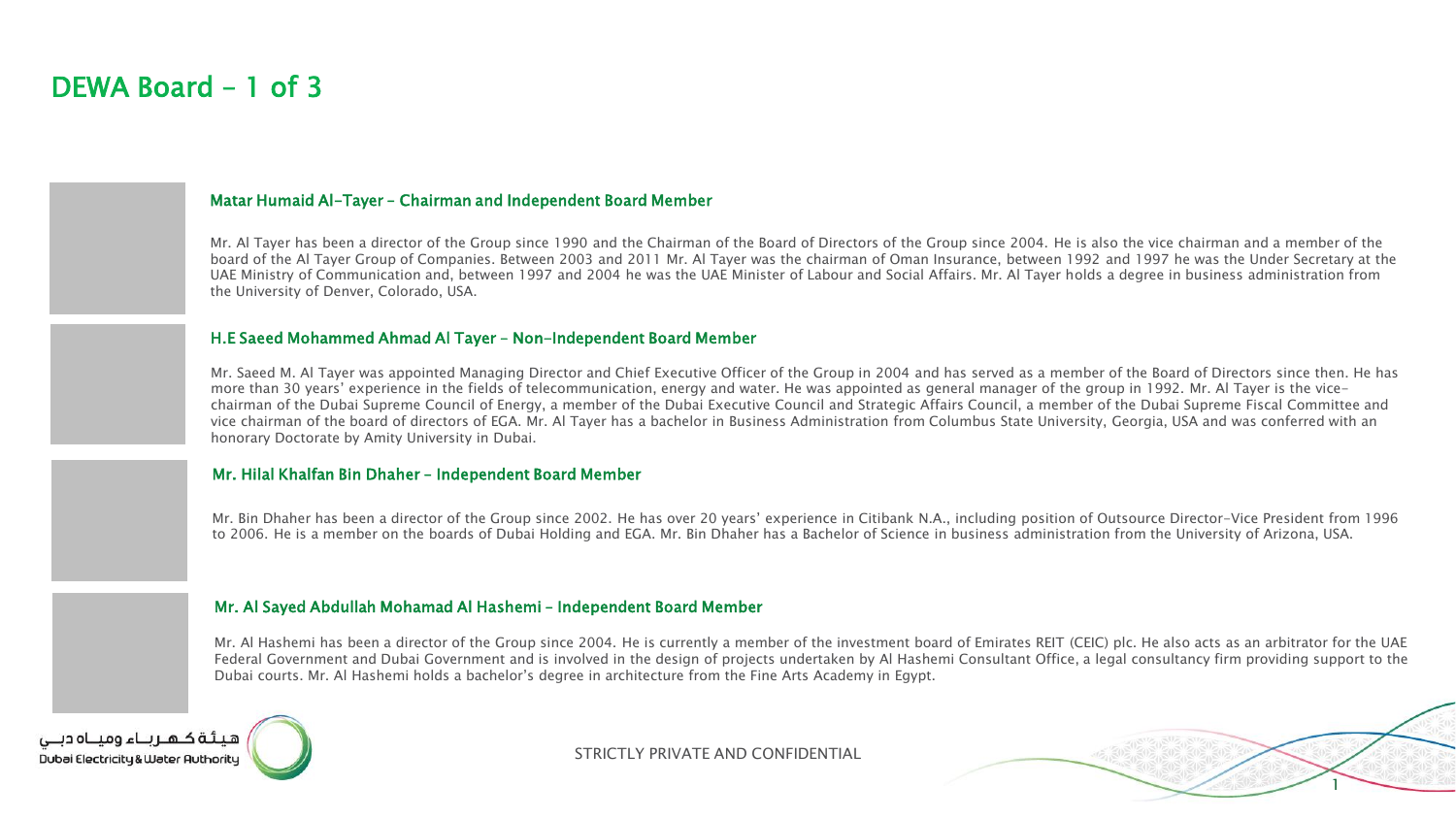# DEWA Board – 2 of 3

# Mr. Khalfan Ahmad Harib – Independent Board Member

Mr. Harib has been a director of the Group since 2002. He held positions of Director of the Dubai Ruler's Court, Director General of Dubai Finance Department, board member of Dubai International Humanitarian City and is chairman of the Central Committee for Grievances for employees of Government departments,. Mr. Harib holds a degree in Management Information Systems from the University of Arizona, USA.

#### Mr.Majid Hamad Rahma AlShamsi – Independent Board Member

Mr. AlShamsi has been a director of the Group since 1991. He is a member of the board of Dubai Chamber and chairman of the Union Coop Dubai, Chairman of the Board of trustees of the University of Dubai and Chairman of Hamad Rahma Al Shamsi General Trading. Mr. AlShamsi holds a degree in management and finance from New York University, New York, USA.

#### Mr. Obaid Bin Mes'har – Independent Board Member

Mr. Mes'har has been a director of the Group since 2004. He is also chairman of Etisalat Investment Committee, chairman of Canartel (CDMA) Operator in Sudan, chairman of Zantel (Fixed and Mobile Operator in Tanzania), chairman of the Etisalat Academy, a member of the Dubai e Government executive team, a member of the board of directors of Etihad Etisalat, a member of the board of directors of Atlantique Telecom (GSM operator in six West African countries) and a member of the board of directors of the Sheikh Mohammed Bin Rashid Housing Establishment. Mr. Mes'har holds a degree in finance and business administration from the University of the UAE and an EMBA from the University of Minnesota, USA..

## Mr. Saeed Mohmmed Al Shared – Independent Board Member

Mr. Al Shared has been a director of the Group since 1990. He is Board member of Union Coop. and member of UAE Accounting & Auditing Association. He is an accredited auditor in the Ministry of Economy. Positions held include general manager of Emirates Transport, chairman of the board of directors of Emirates Islamic Bank and director of Etisalat. He holds a bachelor of Accounting & Business Administration from UAE University.

2



STRICTLY PRIVATE AND CONFIDENTIAL